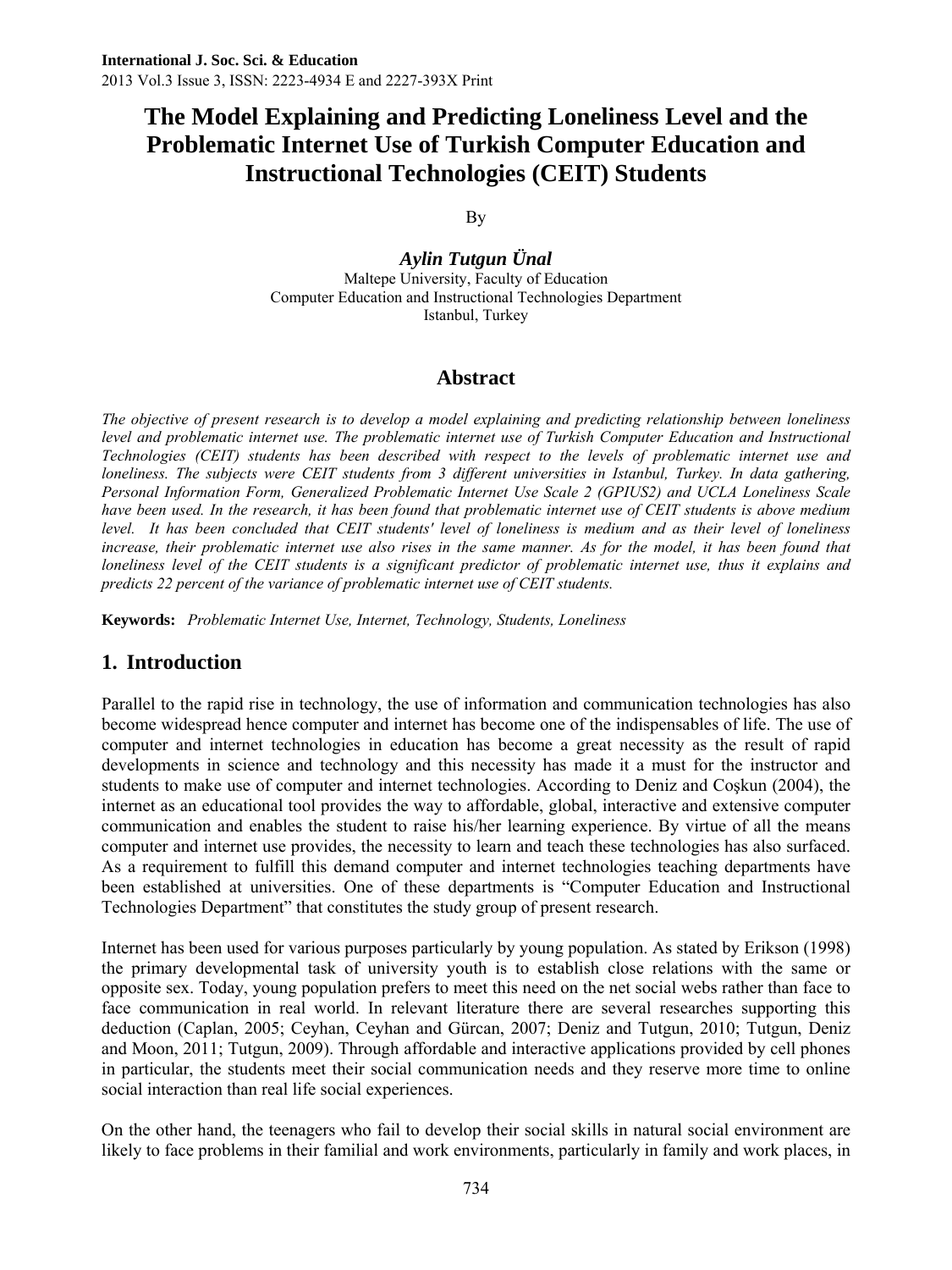future and driven from this point it is observed that many of the studies related to problematic internet use are particularly directed to university students (Anderson, 2001; Caplan, 2010; Morahan-Martin and Schumacher, 2000; Lavin, Marvin et al., 1999; Tsai and Lin, 2001; Niemz, Griffiths et al., 2005; Young, 2006).

As put forth by Caplan (2005) Problematic internet usage is a multi-dimensional syndrome composed of cognitive and behavioral symptoms causing negative social, academic/professional outcomes. Kandell (1998) defined internet addiction as a psychological addiction which particularly affected teenagers and he emphasized that excessive usage of internet was likely to introduce problems related to health, social relations and time management. The researches covering young population, university students in particular, have manifested rather critical findings and revealed that university students formed the most risky group (Ceyhan, Ceyhan and Gürcan, 2007; Kandell, 1998; Lavin, Morahan-Martin and Schumacher, 2000; Tutgun and Deniz, 2010; Tutgun, Deniz and Moon, 2011; Young, 2006).

In diagnosing internet dependence, pathologic or problematic internet use, many researchers regarded the time spent on internet as the major criteria (Young and Rogers, 1998; Young, 1996a, 1996b). Time spent on the net is, though significant, not a sufficient factor on its own in diagnosing problematic internet use. At the universities, instructor/student communication, assignment/project researches, free internet labs are obviously facilitators of students' internet use.

Furthermore the students from technology related specific departments, compared to students from other departments, use the computer and internet more frequently. Internet is an environment open to all kinds of information and views. Internet may become a huge risk factor particularly for students who fail to limit their internet use in line with the needs. According to research findings amongst teenagers, specifically university students, the students are greatly inclined to problematic internet use and face hardship in setting control.

In Tutgun (2009)'s research it has been found that compared to social sciences, science and mathematics departments and fine arts departments students, the ones in Computer Education and Instructional Technologies Department are more inclined to problematic internet use. As the other departments were analyzed within themselves, no difference was found. Based on this point, it should be analyzed that if computer and internet use related departments may be leading to problematic internet use. Therefore, the problematic internet use of technology related departments should be analyzed distinctively and the leading causes should be underlined; then more specific solutions can be generated and the source of problem can be detected more evidently. On accounts of all these reasons "problematic internet use at Department of CEIT" constitutes the problem of current research.

The objective of present research is to develop a model explaining and predicting relationship between loneliness level and problematic internet use. In line with this objective, the study is trying to find answer in following questions:

- 1. What is the level of problematic internet usage of CEIT students?
- 2. What is the relationship between problematic internet use and loneliness levels of CEIT students?
- 3. What is the model explaining and predicting relationship between loneliness level and problematic internet use of CEIT students?

# **2. Method**

Structural equation modeling (SEM) is used in the study. SEM grows out of and serves purposes similar to multiple regression, but in a more powerful way it takes into account the modeling of interactions, nonlinearities, correlated independents, measurement error, correlated error terms, multiple latent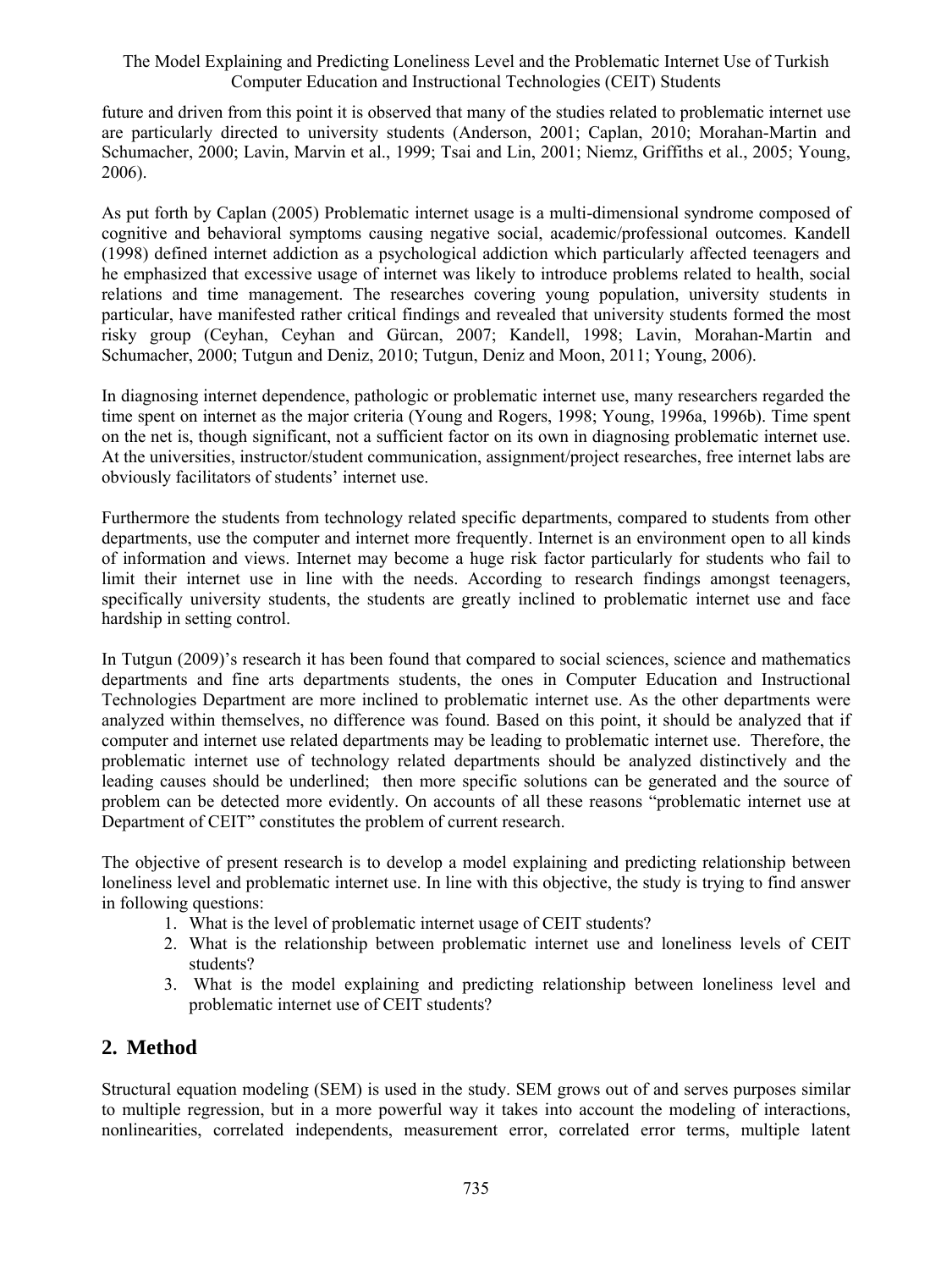### Aylin Tutgun Ünal

independents each measured by multiple indicators. SEM may be used as a more powerful alternative to multiple regression, path analysis, factor analysis and analysis of covariance (Byrne, 2001).

### *Participants*

The participants were 162 Turkish CEIT students from three universities in Istanbul in Turkey (Marmara University, Maltepe University and Yıldız Technical University). 53,1 % (n=86) of the CEIT students are freshmen and 46,9% (n=76) are seniors. 38,9% (n=63) of the participants are female and 61,1% (n=99) are male students.

#### *Measurement*

Personal Information Form, Problematic Internet Use Scale and UCLA Loneliness Scale were used to collect data. 'Personal Information Form' has been prepared by the researcher for the purpose of discovering certain demographical features of prospective teachers. The data gathered from 'Personal Information Form' are; the registered university, class and gender.

'Generalized Problematic Internet Use Scale 2 (GPIUS2)' developed by Caplan (2010) was used to collect data about the problematic aspects of Internet use of prospective teachers. GPIUS2 has five sub scales, preference for online social interaction (POSI), mood regulation, cognitive preoccupation, compulsive internet use, negative outcomes. As Caplan indicates (2010, p.1093) GPIUS2 scale can be used in two different ways, as a set of separate sub-scales or as an overall composite index of GPIUS. In the present study the use of composite index of the scale was preferred. The scale's internal consistency reliability was found  $\alpha$ = .91 by Caplan. In the present study internal consistency reliability was found  $\alpha$ = .89 which is as high as the original value. First, GPIUS2 was translated into Turkish by the experts of language and the field who has studies in computer/internet attitudes. After the translation, the scales were applied to the bilingual (Turkish/English) university students for test re-tests in three weeks intervals. High correlations and no differences were found (r: .75, p<.001; [paired group] t: .34, df: 25, p>0.05 for the Turkish sample). The results showed that the language equivalence and internal consistency reliability of the scale was approved for Turkish version of GPIUS2.

UCLA Loneliness Scale, which is developed by Russel, Peplau and Cutrona (1980) to measure individuals' general loneliness level, is a four-level Likert Scale consisting of 20 items; 10 items worded in a negative direction and 10 items worded in a positive direction. In each item of the scale, a situation which denotes a feeling or thought related to social relationships and the person is expected to tell how often he experiences that situation. Getting a high score from the scale indicates that the loneliness level is high. The scale was adapted to Turkish by Demir (1989). During the adaptation studies, cronbach  $\alpha$ internal consistency coefficient of the scale was attained as .96. In this study, cronbach  $\alpha$  internal consistency coefficient of the scale was attained as .87.

### *Procedures*

Turkish versions of the scales were applied simultaneously in spring semester in 2010-2011 academic years. The scales were administered between  $8<sup>th</sup>$  and 12nd weeks of the spring semester. The partipants were given 10 minutes to answer the items in the scale. Before the application the attendants administering the scales were briefed about the application order and rules.

#### *Data Analysis*

For the first research question descriptive statistics, and for the second question correlation was used. For the third research question, to test the model explaining and predicting the relation between lonelines and PIU of CEIT student, SEM was used. Advantages of SEM compared to multiple regressions include more flexible assumptions and use of confirmatory factor analysis to reduce measurement error. Moreover, where regression is highly susceptible to error of interpretation by misspecification, SEM strategy of comparing alternative models to assess relative model fit makes it more powerful (Arbuckle, 2006; Byrne, 2001; Hoyle, 1995; Kline, 1998).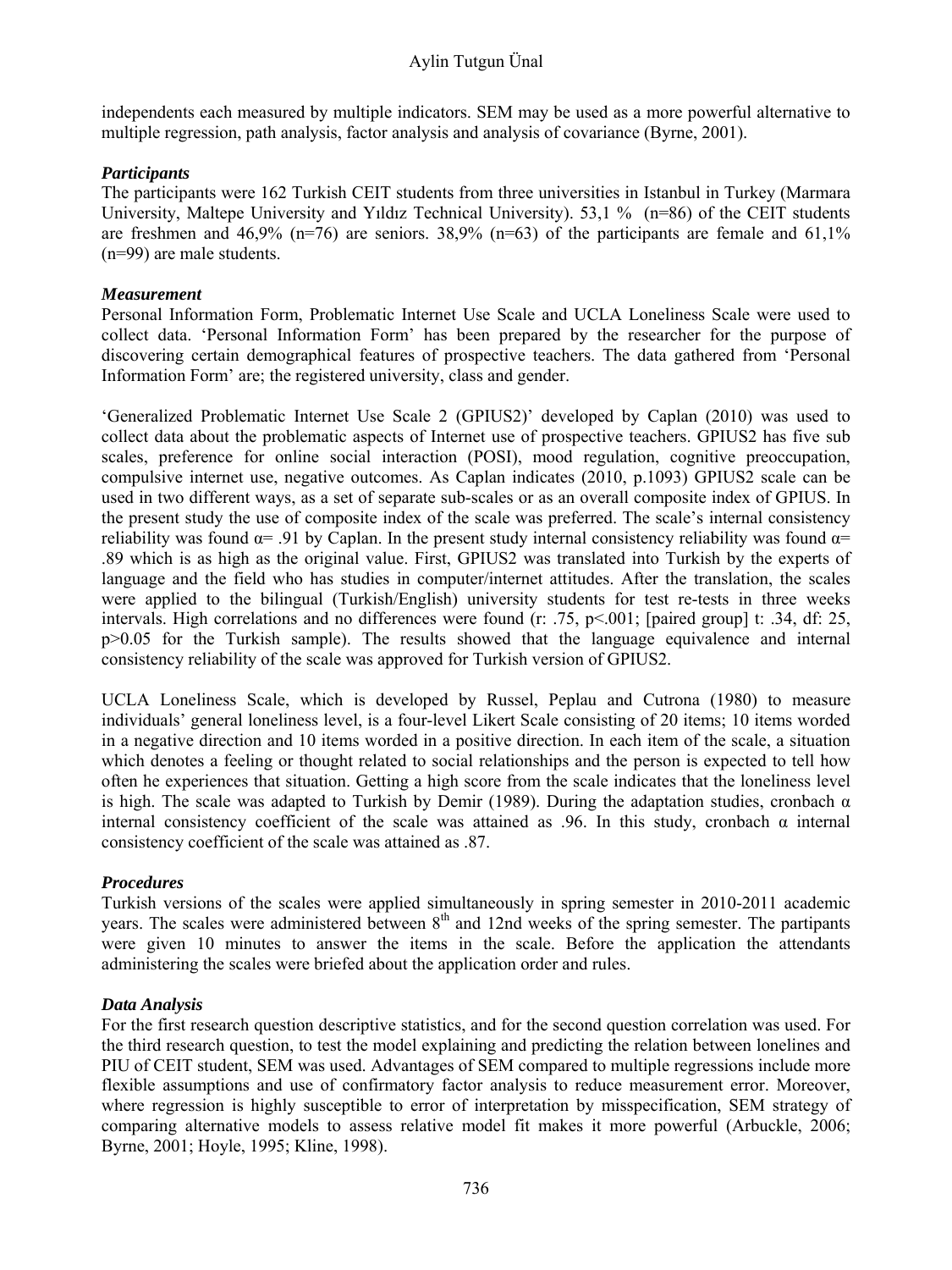Analysis of Moment Structures (AMOS) implements the general approach to data analysis known as SEM. AMOS was originally designed as a tool for teaching this powerful and fundamentally simple method. AMOS integrates an-easy-to-use graphical interface with an advanced computing engine for SEM. It also provides maximum likelihood, unweighted least squares, and generalizes least squares (Arbuckle, 2006). For these reasons AMOS was used to test the model in the study.

Structural equation modeling (SEM) is used in the study and AMOS was used to test the model in the study. The estimated model in the study is given in Figure 1.

In Figure 1 the arrows account for the cause-effect relation. For instance, an arrow pointing negative outcomes from loneliness level means that PIU depends partly on lonelines level. The symbol 'e' stands for error difficult data (Arbuckle, 2006).



*Figure 1***. The Estimated Model** 

# **3. Results**

First of all in this research the level of problematic internet usage of CEIT students has been analyzed. Means and standard deviations derived from GPIUS2 scale are given in Table 1 for CEIT students.

**Table 1: Distributions of Scores Derived from GPIUS2 Scale by CEIT Students** 

| <b>GPIUS2 Scale</b>        | n    |       | sd |
|----------------------------|------|-------|----|
| Problematic internet usage | ' 62 | $60+$ |    |

Table 1 shows that problematic internet usage of participants is above medium level which means the internet medium is rather problematic

Second main research question is to investigate the relationship between problematic internet use and loneliness levels of CEIT students.

| Table 2: Correlation between problematic internet use and loneliness levels of CEIT Students |     |      |     |  |  |
|----------------------------------------------------------------------------------------------|-----|------|-----|--|--|
| <b>Problematic Internet Use &amp; loneliness</b>                                             |     |      |     |  |  |
| <b>Turkish CEIT students</b>                                                                 | 162 | 0.36 | .00 |  |  |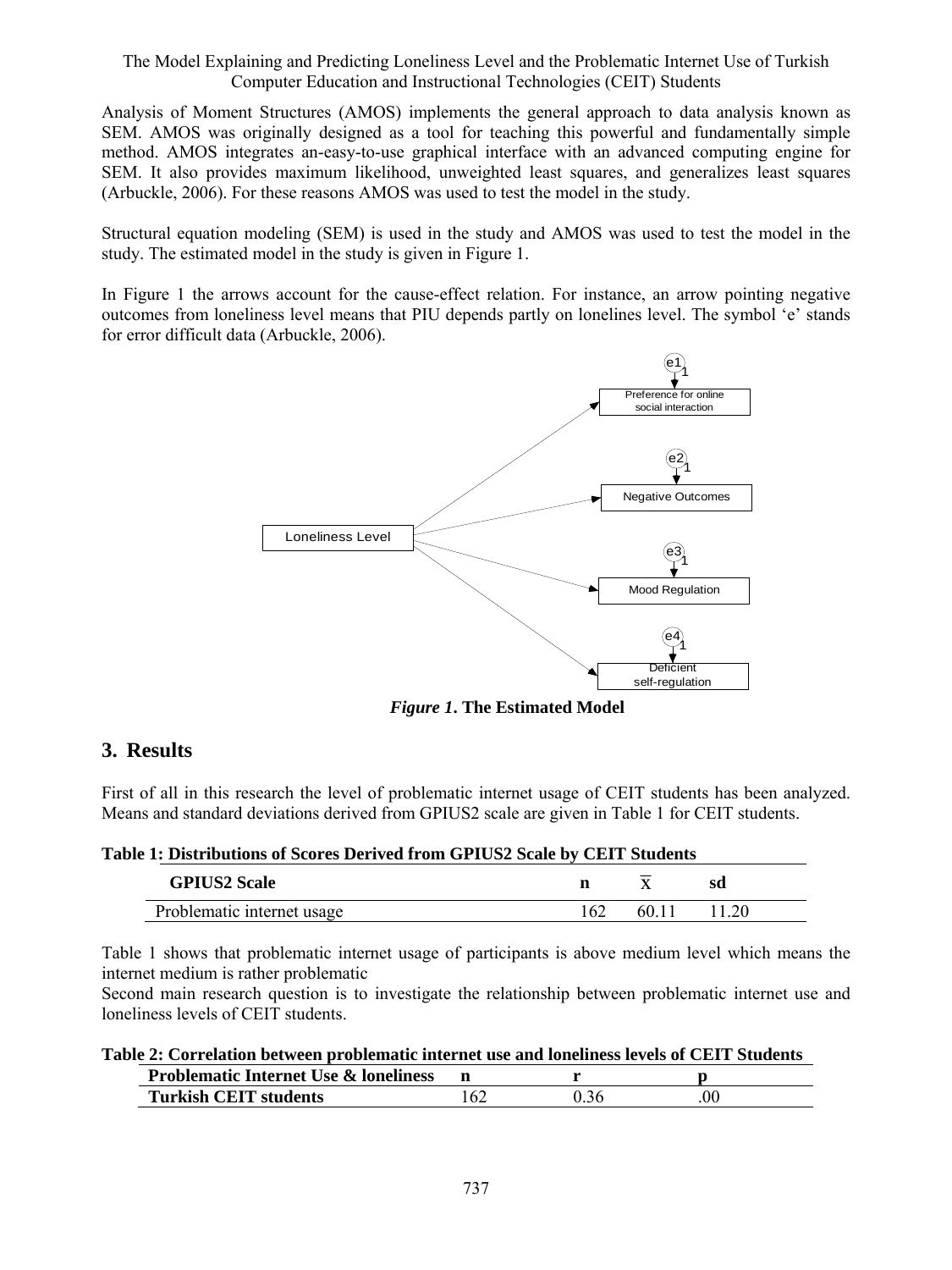Table 2 shows that there are positive and medium correlations  $(p<0.01)$  between problematic Internet use and loneliness levels of CEIT students. As a result, we can say that problematic internet usage by CEIT students increases as loneliness level gets higher.

As for the third main research question, the model which was proposed above in the method part was tested. Having defined the model, the first step in model testing, chi-square analysis was done. The chisquare value is  $59,76$  (p=.00) and degree of freedom is 6. The chi-square/ degree of freedom value is 9,96. Since this value is higher than 3, chi-square test showed inadequate fit (Cesur and Fer, 2011).

As found in the estimated model, the chi-square/degree of freedom value is over desired value and therefore 'Model 2' was generated. The variable 'deficient self-regulation' was omitted from the estimated model. Then the model turned out to be the one in Figure 2. Then the model turned out to be the one in Figure 2.



*Figure 2***. 'Model 2'** 

Having defined the model 2, chi-square analysis was tested again. The chi-square value is  $9.91$  (p=.01) and degree of freedom is 3. The chi-square/ degree of freedom value is 3,3. Since this value is lower than 3,5, chi-square test showed good fit.

Following chi-square test, the second step, good fit between data and the model was examined. In this stage, first GFI (>.90)and AGFI (>.90)analyzed. The results were .97 and .901 respectively.

The next index is NFI and CFI. The value for NFI is .63 while CFI value is .67.

Another good fit index RFI equals to .26. The last index RMSEA is .12  $(<.09$ ) which is a little over the desired limits. All the indices pointed to good fit between data and the model except RFI.

Then the third step analyzing independent variables regression weights follows. Table 4 gives the values for regression weights.

|  |  |  |  | Table 4: Independent variables regression weights |  |
|--|--|--|--|---------------------------------------------------|--|
|--|--|--|--|---------------------------------------------------|--|

|                                                  |                                  | <b>Estimates</b> | <b>Standard</b><br><b>Error</b> | <b>Critical</b><br>Ratio | p   |
|--------------------------------------------------|----------------------------------|------------------|---------------------------------|--------------------------|-----|
| <b>POSI</b>                                      | $\leq$ ---- Lonelines Level .392 |                  | -17                             | 2.20                     | .02 |
| Negative outcomes <---- Lonelines Level .438     |                                  |                  | -14                             | 3.04                     | .00 |
| Mood regulation $\leq$ ---- Lonelines Level .412 |                                  |                  | 23                              | 1 78                     | 07  |

As seen in the Table 4 all the variables are significant except mood regulation . The variable 'mood regulation' is significant at .08 level.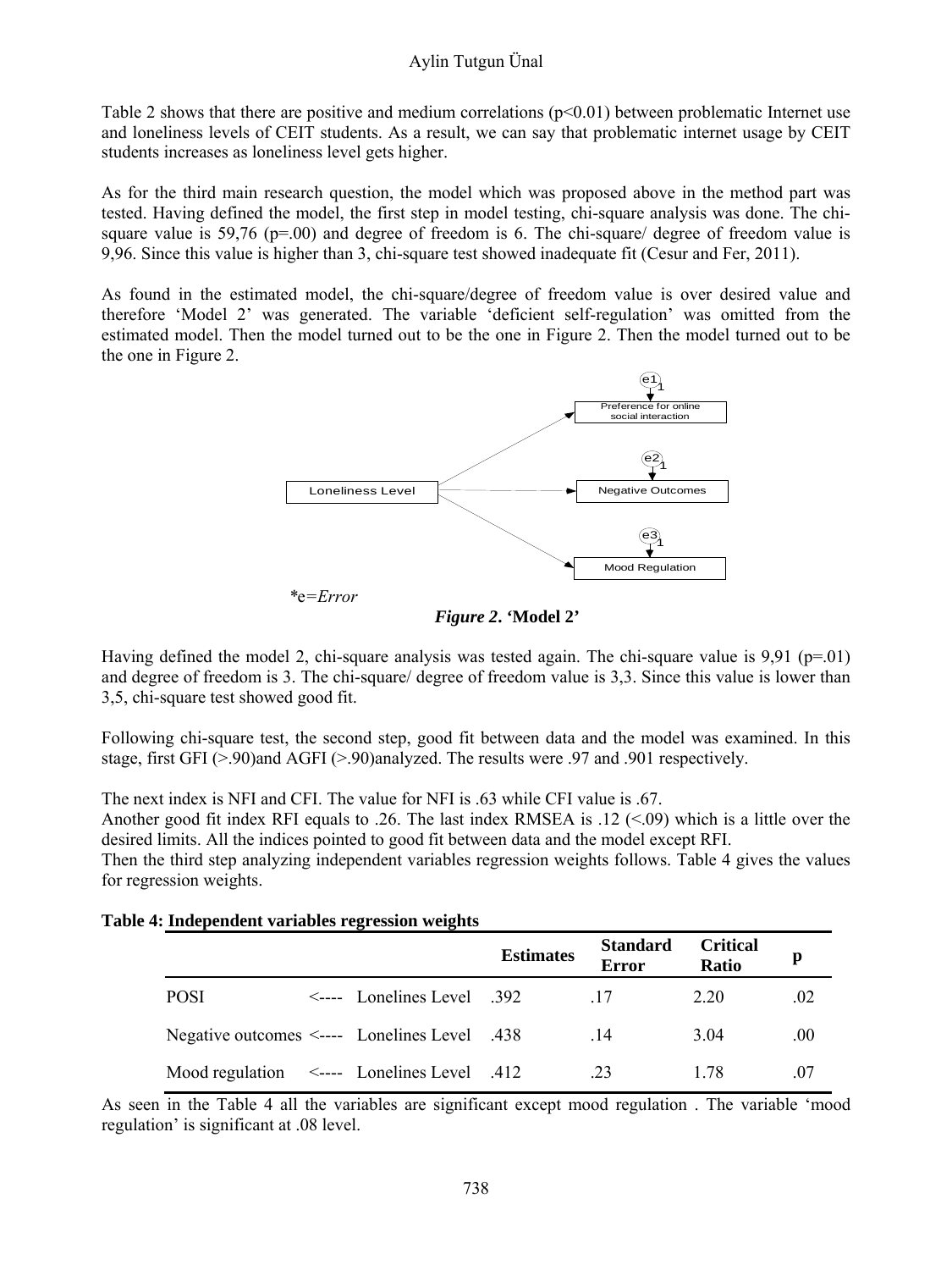In Table 4 it can be seen that regression weights between Loneliness level and POSI ( $p=0.02$ ); Loneliness level and negative outcomes ( $p=0.00$ ); Loneliness level and Mood regulation ( $p=0.07$ ) are significant. The next step was to check covariances in 'Model 2', which would reveal the relation between dependent and independent variables.

The variances showing significance of independent variables in 'Model 2' are analyzed, too. In Table 5, variances for independent variables are presented.

|                   | <b>Estimates</b> | <b>Standard</b><br>Error | <b>Critical</b><br><b>Ratio</b> | p    |
|-------------------|------------------|--------------------------|---------------------------------|------|
| Lonelines Level   | 1.15             | .13                      | 8.97                            | .00  |
| <b>POSI</b>       | .77              | .09                      | 8.97                            | .00  |
| Negative outcomes | 1.91             | .21                      | 8.97                            | .00. |
| Mood regulation   | .22              | .02                      | 8.97                            | .00. |

#### **Table 5: Variances in 'Model 2'**

In Table 5, variance values are significant and positive. It is found that loneliness level estimate is 1.15  $(p<01)$ ;POSI estimate is .77  $(p<01)$ ; negative outcomes estimate is 1.91  $(p<01)$  and mood regulation estimate is .22 ( $p<01$ ).

As a result, fit indices examined for 'Model 2' supported the good fit for the model. In addition all values including regression weights and variances in the model are significant. For this reason, 'Model 2' proposed in this study is statistically proved to be a valid model. In other words, to explain relationship between loneliness level and problematic internet use. In Figure 3, the valid model, 'Model 2' is shown.



*Figure 3***. 'Model 2' (The valid model)** 

As can be seen in Figure 3, the arrows in one direction represent the regression weights. It was found that loneliness regression weight to explain POSI is .39 ( $p<01$ ); loneliness regression weight to explain Negative outcomes is .44 ( $p<01$ ) and loneliness regression weight to explain Mood regulation is .41  $(p<.01)$ .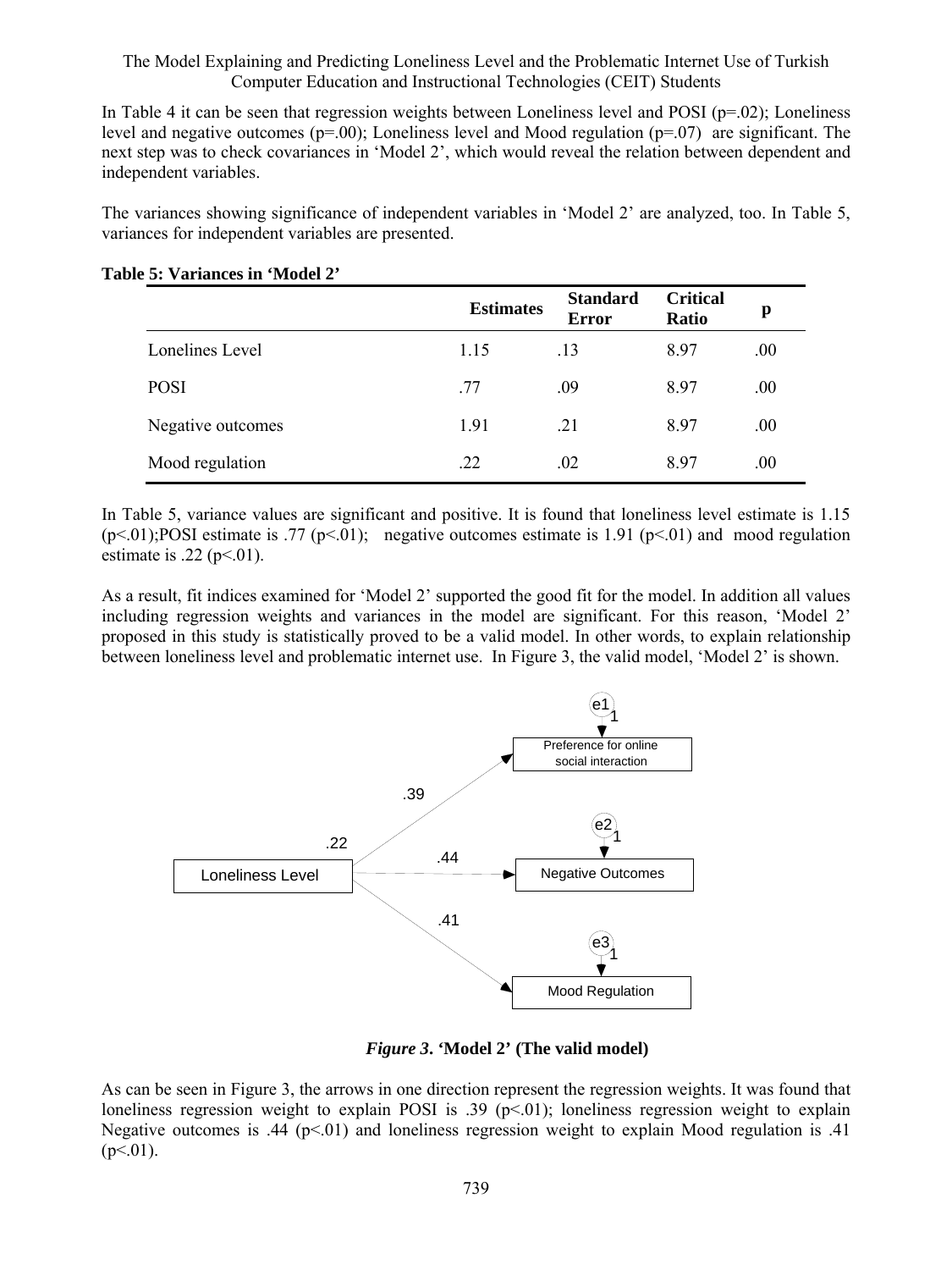### Aylin Tutgun Ünal

In addition, variance value explaining the model is .22. This means that 'Model 2' explains 22 percent of the variance of problematic internet use of CEIT students. In other words, Loneliness level predicts about one forth (1/4) of the variance explaining Turkish CEITstudents' problematic internet use. Caplan (2010) also found significat correlations between POSI, Negative outcomes and mood regulation in the model.

## **4. Discussion**

In the research, initially Turkish CEIT students' problematic internet use levels have been detected and the level has been found to be above medium. The value obtained in this group demonstrates that students are more inclined to problematic internet use similar to some research findings covering university students in general (Tutgun, 2009; Tutgun and Deniz, 2010; Tutgun, Deniz and Moon, 2011).

Second, the relation between CEIT students problematic internet use and their level of loneliness has been examined and significant correlation has been found between CEIT students problematic internet use and their level of loneliness ( $r=0,358$ ;  $p<0,01$ ). This finding puts forth that as the level of loneliness rises so does the inclination towards problematic internet use. In fact, this result supports several researches in relevant literature on the relationship between problematic internet use and loneliness (Kraut et. al, 2002; Kubey, Lavin and Barrows, 2001; Caplan, 2002, 2003; Deniz and Tutgun, 2010; Odacı and Kalkan, 2010).

The results of SEM analysis showed that Loneliness can explain Problematic Internet Use. It can predict 22 percent of the variance in PIU. This is nearly equal to 1/4 of the total variance explaining and predicting PIU. In other words, it was found that Loneliness is the variable explaining and predicting Problematic Internet Use in terms of variables; Preference for Online Social Interaction (POSI) , Mood Regulation and Negative Outcomes.

The reason for the model explaning only 22 percent of the variance in PIU can be other variables constituting Loneliness. There may be other variables in Loneliness. What is loneliness? How do people describe their loneliness? When do they feel loneliness? These questions haven't been answered in this study. Loneliness was accepted a variable describing loneliness. The factors creating loneliness can be the limitation of the study.

In 'Model 2' it was found that Loneliness is a significant predictor for the variable POSI. Students who feel lonely are to prefer online social interaction. It can also be said that they would feel more comfortable with online social interaction than face-to-face interaction. There are other researches with similar results in literature. According to Young (1996a), problematic internet users who allocate little time for real people prefer to spend their time alone using a computer. The reason is that, as Caplan (2005) mentioned in his research, people who have poor social interaction skills in real life prefer online social interaction to face-to-face communication and they tend to show themselves off getting into social interaction on the internet.

Another finding according to 'Model 2' was that Loneliness significantly predicts the variable Mood Regulation. Students who are lonely will probably use internet to talk with others when they are feeling isolated. In the same way, in a study by Kraut et al. (2002), isolation and loneliness lead individuals to prefer social interaction on the internet.

Still another finding according to 'Model 2' was that Loneliness significantly predicts the variable Negative Outcomes. Lonely students are most probably using internet and this habit makes their lives difficult. It is probable that they usually miss their social engagements and some planned activities. Sometimes they face with problems in their life because their internet use. Similarly, in a study conducted by Kubey, Lavin and Barrows (2001), a group of participant students were identified to be addicted to the internet and according to the results of the study, it was concluded that these students are academically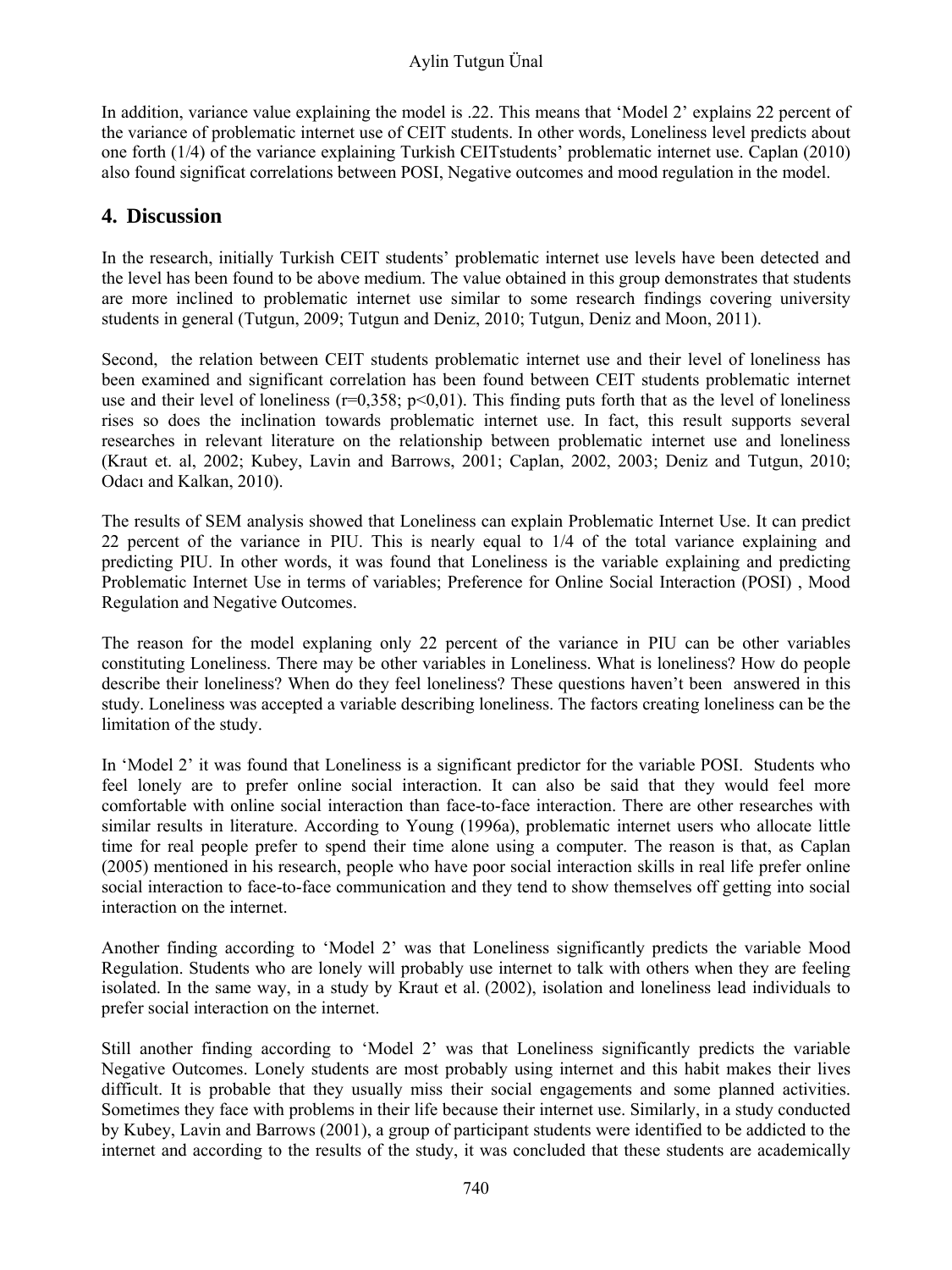disadvantaged because of internet usage and they are "lonelier" compared to the other group. Students who are addicted to the internet and mention that they are academically disadvantaged prefer real time applications (MUDs and IRC/chat programs) on the internet. According to the researchers, these interactive applications form an important escape way for lonely people.

### **5. Conclusion**

Internet addiction is a comprehensive term including various behavioral disorders as well as stimuluscontrol disorders. From this perspective, internet use may harass a person's psychological wellness. It is also important to understand what factors trigger problematic internet use among CEIT students. In the present study, the 'Model 2' aiming to explain and predict PIU gives significant clues for this problem. In other words, the model developed shows that 'Loneliness' is the significnt predictor and cause of PIU among CEIT students. It would not be surprising to express that loneliness level of students in general would cause PIU.

In addition, according to the present study it is obvious that the above-medium problematic internet use inclination of CEIT students heralds the potential problems in future. To sum up, attempts underlying the fact that immediate precautions must be taken for CEIT students and technology related departments should be started without delay. In this respect, certain suggestions have been given according to findings obtained from this research.

It is understood that, main reason to use internet problematicly is loneliness. Therefore in order not to spend excessive time on the net by freshmen teachersand parents should help students make new friends and adapt easily to new social environments. For this, the instructors may organize group projects and employ cooperative working methods in class to support particularly  $1<sup>st</sup>$  year students.

### **6. Recommendations**

Some attempts should be regularly and frequently made to detect internet use levels of CEIT students and to control their uses. Besides, to analyze problematic internet use's relation with personal and psychological traits, qualitative and in-depth analyses can be conducted particularly in technology-related departments.

It is also advisable for instructors organize activities and talks to inform the students about problematic internet use, achieving time control and computer/internet ethics. This would help them prevent the lack of control in CEIT students' internet use. In order to detect if there is a difference amongst the problematic internet use of CEIT students from a variety of universities, more practices can be organized in a larger scope of universities and context of research can be extended.

# **References**

Arbuckle, J. (2006). *Amos 7.0 User's Guide*. (1st ed.). U.S.: Amos Development Corporation.

- Anderson, K.J. (2001). Internet Use among College Students: An Exploratory Study. *Journal of American College Health,* 50, 21-26.
- Byrne, M. B. (2001). S*tructural equation modeling with Amos: Basic concepts, applications and programming.* (1st ed.). U.S.: Lawrence Erlbaum Associates.
- Caplan, S.E. (2002). Problematic Internet Use and Psychosocial Well-being: Development of a Theorybased Cognitive-behavioral Measurement Instrument. *Computer in Human Behavior,* 18, 553-575.
- Caplan, S.E. (2003). Preference for Online Social Interaction: A Theory of Problematic Internet Use and Psychosocial Well-Being. *Communication Research,* 30, 625-648.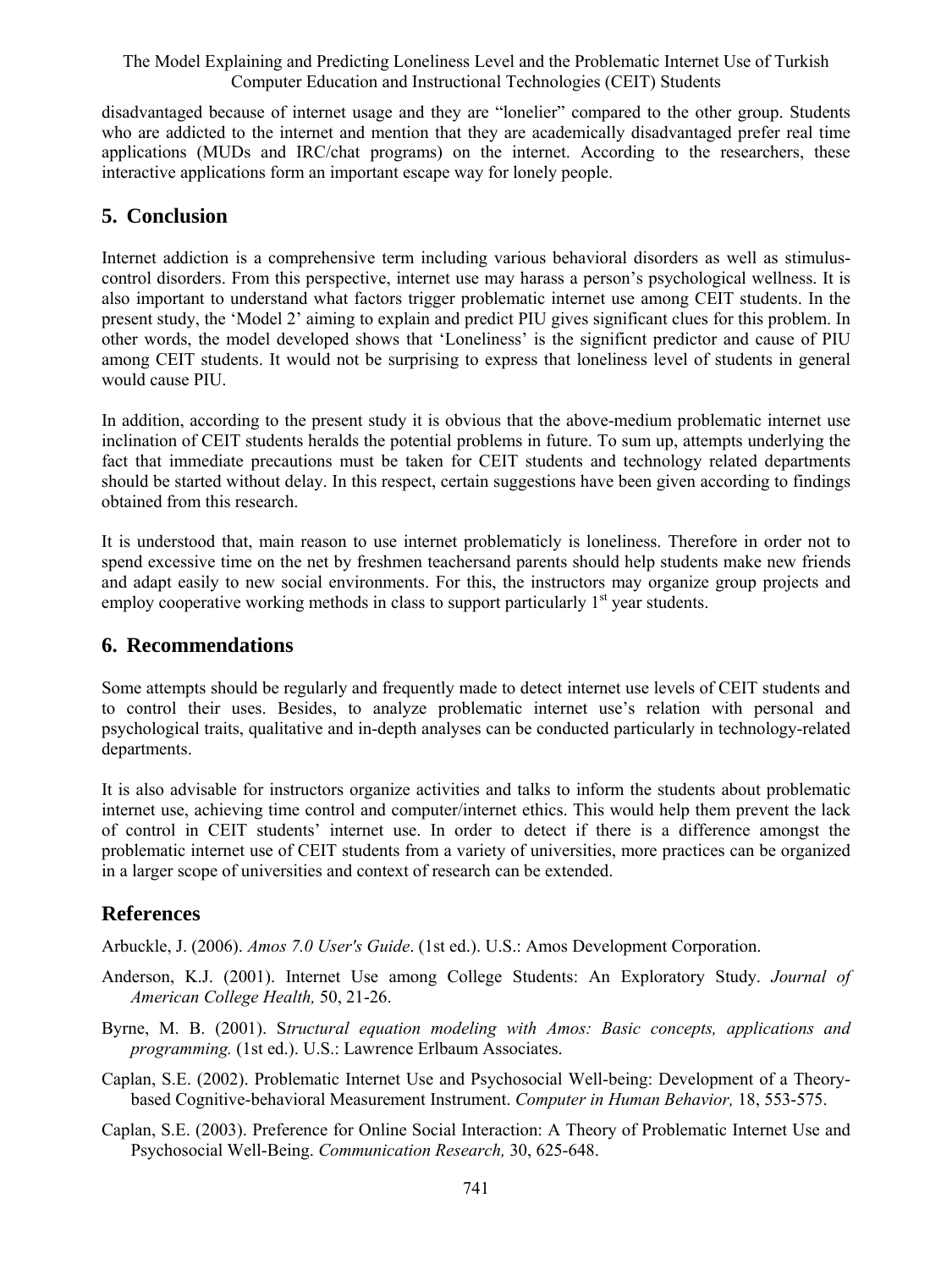- Caplan, S.E. (2005). A Social Skill Account of Problematic Internet Use. *Journal of Communication,*  55(4), 721-736.
- Caplan, S.E.(2010). Theory and Measurement of Generalized Problematic Internet Use: A Two Step Approach. *Computers in Human Behavior,* 26 (2010) 1089–1097.
- Cesur, M. O. and Fer, S.(2011). Dil Öğrenme Stratejileri, Stilleri Ve Yabanci Dilde Okuma Anlama Başarisi Arasindaki İlişkileri Açiklayici Bir Model.*Hacettepe Eğitim Fakültesi Dergisi (H. U. Journal of Education)*, 41,83-93.
- Ceyhan, E., Ceyhan A., Gürcan, A. (2007). Validity and reliability studies of Problematic Internet Usage Scale. *Educational Sciences: Theory & Practice*, 7(1), 387-416.
- Demir, A. (1989). UCLA Yalnızlık Ölçeğinin Geçerlik Ve Güvenirliği. *Psikoloji Dergisi*, 7(23): 14–28.
- Deniz, L. and Coşkun, Y. (2004). Öğretmen adaylarinin internet kullanimina yönelik yaşantilari. [Internet experiences of student teachers]. *Marmara Üniversitesi Atatürk Eğitim Fakültesi Eğitim Bilimleri Dergisi [Marmara University Atatürk Education Faculty Educational Sciences Journal]*, 20, 39-52.
- Deniz, L. (2007). Prospective class teachers' computer experiences and computer attitudes. *International Journal of Social Sciences*, 2(2), 116-122.
- Deniz, L. and Tutgun, A. (2010). The Relationship Between Problematic Internet Usage And Loneliness Level Of Prospective Teachers, *International Educational Technology Conference (IETC) 2010,* Volume III, Page 1563, Boğaziçi University, Istanbul.
- Erikson, E. (1998) *Life cycle completed: Extended version*. New York: WW Norton & Company.
- Hoyle, R. H. (1995). *Structural equation modeling: Concepts, issues, and applications*. (1st ed.). U.S.: Sage Publications, Inc.
- Kandell, JJ. (1998). Internet Addiction on Campus: The Vulnerability of College Students. *Cyberpsychology and Behavior,* 1,11-17.
- Kline, R. B. (1998). *Principles and practice of structural equation modeling*. New York: The Guilford Press
- Kraut, R., Kiesler, S., Boneva, B., Cummings, J., Helgeson, V. Ve Crawford, A. (2002). Internet Paradox Revisited. *Journal of Social Issues,* 58, 49-74.
- Kubey, R.W., Lavin M.J.and Barrows, J.R. (2001). Internet Use and Collegiate Academic Performance Decrements: Early Findings. *Journal of Communication*, 51, 366-382
- Lavin, M., Marvin, K., McLarney, A., Nola, V. ve Scott, L. (1999). Sensation Seeking and Collegiate Vulnerability to Internet Dependence. *CyberPsychology and Behavior,* 2, 425-430.
- Morahan-Martin, J., Schumacher, P. (2000). Incidence and Correlates of Pathological Internet Use Among College Students. *Computer-Human Behaviour*, 16,13-29.
- Niemz, K., Griffiths, M., Banyard, P. (2005). Prevalence Of Pathological Internet Use Among University Students And Correlations With Self-Esteem, The General Health Questionnaire (GHQ) And Disinhibition. *CyberPsychology & Behavior*, 8(6), 562-570.
- Odacı, H. ve Kalkan, M. (2010). Problematic internet use, loneliness and dating anxiety among young adult university students. *Computer & Education* (2010), 1-7.
- Russell, D., Peplau, L.A. & Cutrona, C.E. (1980). The revised UCLA loneliness scale: Concurrent and discriminant validity evidence. *Journal of Personality and Social Psychology*, 39:472–80.
- Tsai, C.C. ve Lin, S.S.J. (2001). Analysis of Attitudes Toward Computer Networks and Internet Addiction of Taiwanese Adolescents, *Cyberpsychology & Behavior,* 4, 373-376.